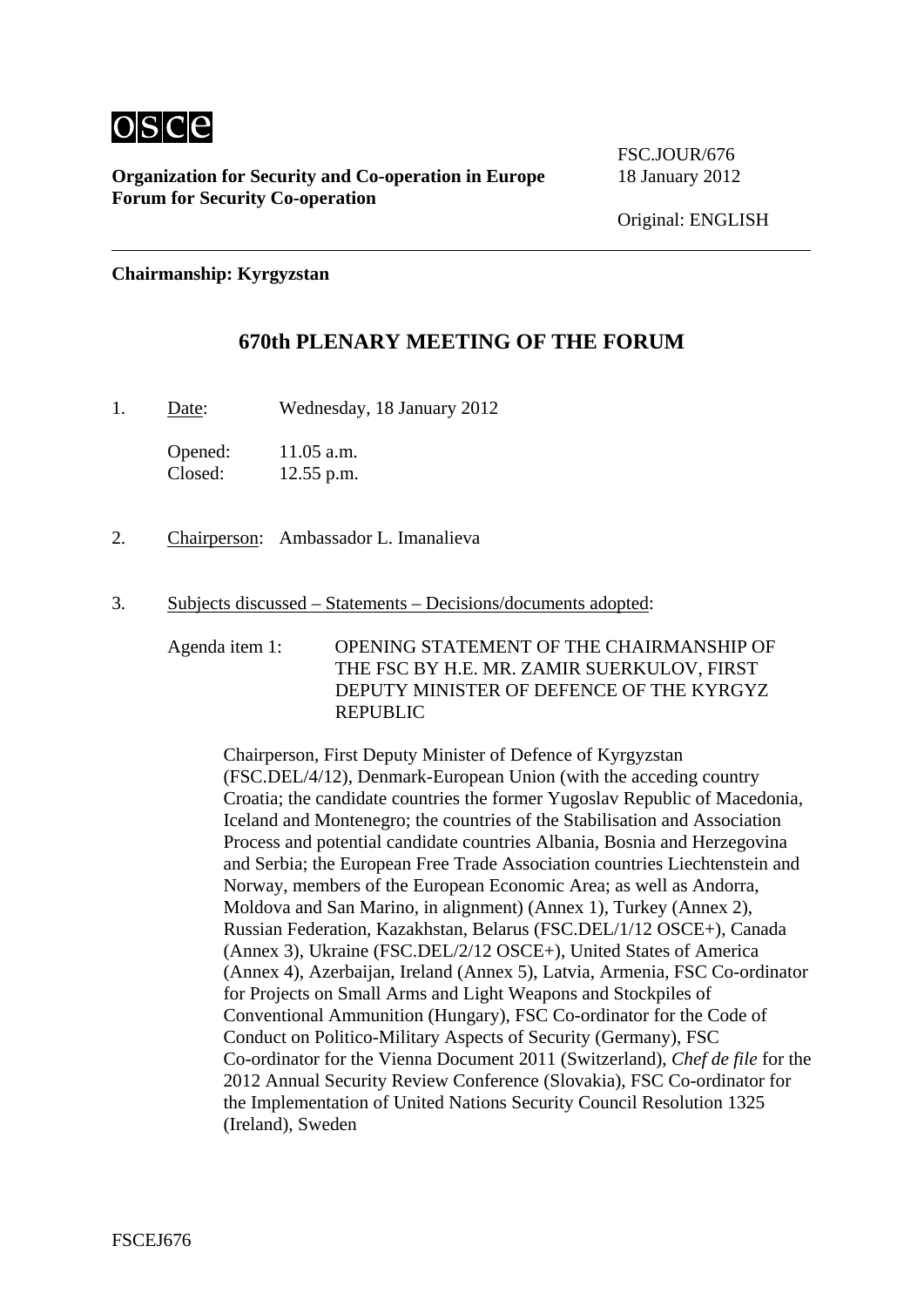Agenda item 2: GENERAL STATEMENTS

*Issues related to the implementation of the Vienna Document 2011*: Spain (Annex 6), Sweden (Annex 7), United States of America (Annex 8), Russian Federation, Chairperson, Germany

Agenda item 3: ANY OTHER BUSINESS

- (a) *Announcement of the distribution of the CPC Implementation Calendar (FSC.GAL/2/12 Restr.) and the Annual CPC Survey on CSBM Information Exchanged in 2011 (FSC.GAL/1/12 Restr.)*: Representative of the Conflict Prevention Centre
- (b) *Matters of protocol*: Sweden
- 4. Next meeting:

Wednesday, 25 January 2012, at 10 a.m. in the Neuer Saal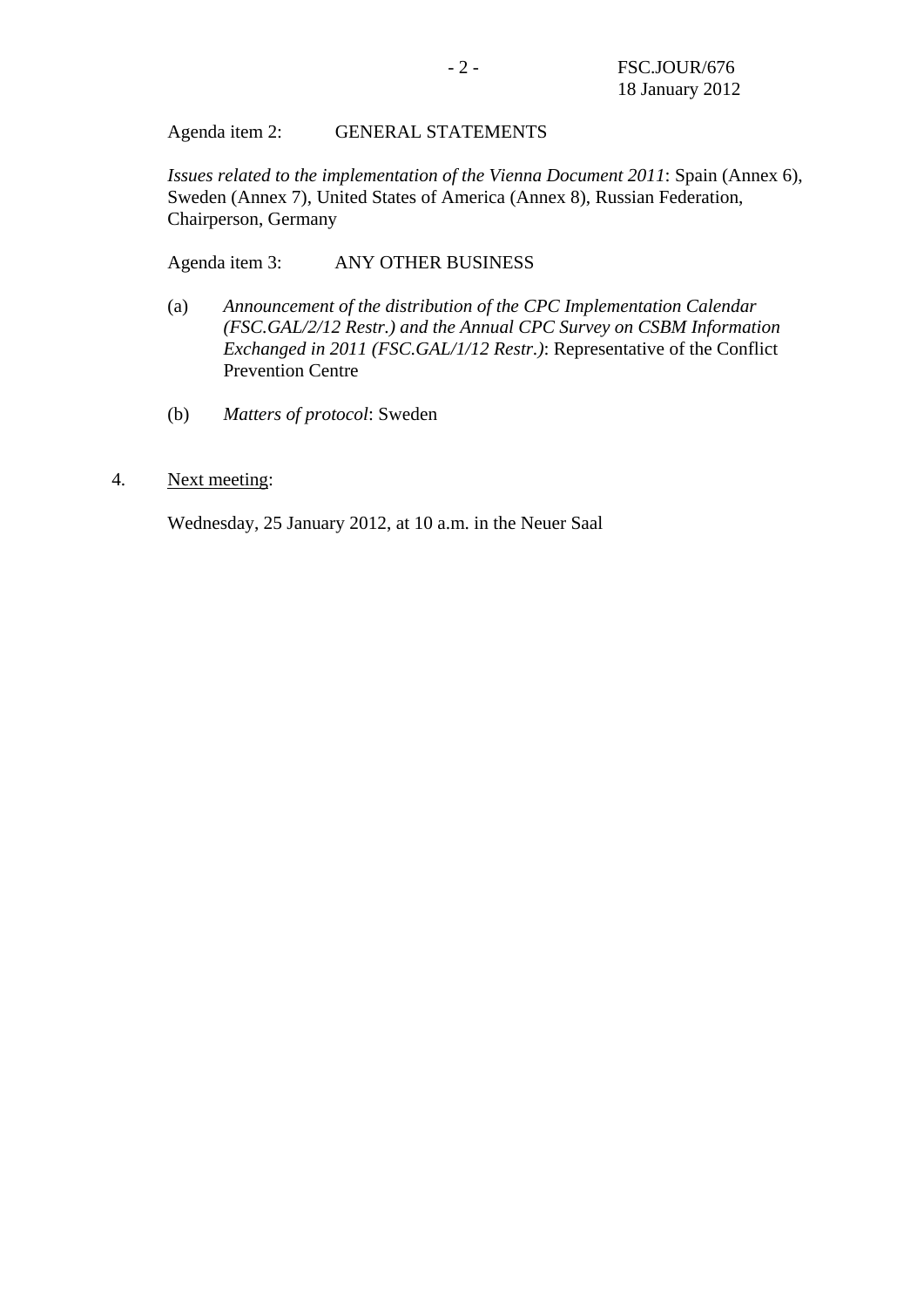

FSC.JOUR/676

**670th Plenary Meeting**  FSC Journal No. 676, Agenda item 1

## **STATEMENT BY THE EUROPEAN UNION**

 The European Union (EU) welcomes Kyrgyzstan as the new Chairmanship of the Forum for Security Co-operation (FSC). We wish Latvia every success as a new member of the FSC Troika and thank Italy, which is leaving the Troika, for its efforts and commitment over the past year.

 The EU is grateful to H.E. Mr. Zamir Suerkulov, First Deputy Minister of Defence of the Kyrgyz Republic, for his statement and to the Kyrgyz FSC Chairmanship for setting out their plans. We believe these provide a good framework for the FSC's work in the first trimester of 2012 on core issues of its mandate: arms control, confidence- and security-building measures (CSBMs), small arms and light weapons (SALW) and stockpiles of conventional ammunition (SCA), the Code of Conduct on Politico-Military Aspects of Security (CoC), and non-proliferation.

 The EU appreciates the excellent work done during the last trimester of 2011 by the Kazakh FSC Chairmanship and would like to pay special tribute to them for the particular effort and focus required to ensure that we achieved a Vienna Document 2011 and adopt three Ministerial Council decisions in Vilnius.

 Kyrgyzstan's assumption of the Chairmanship of this Forum comes at an important time as we put in motion implementation of the ministerial decisions adopted in Vilnius.

 Further updating and modernizing the Vienna Document remains a key priority for the EU and its Member States. We believe that the further impetus requested from the FSC by Ministerial Council Decision No. 7/11 should aim for concrete results in areas such as lowering the thresholds at which we are obliged to inform other participating States of our military exercises, increasing opportunities for verification activities, expanding the range of military activities on which we notify our partners, modernising and updating our exchange of military information, informing our partners of at least one below threshold military exercise every year, strengthening our risk reduction mechanisms as well as exploring ways in which we can enlarge the scope of CSBMs. We should do this with full regard to resource restraints and with the further aim of improving our overall level of implementation.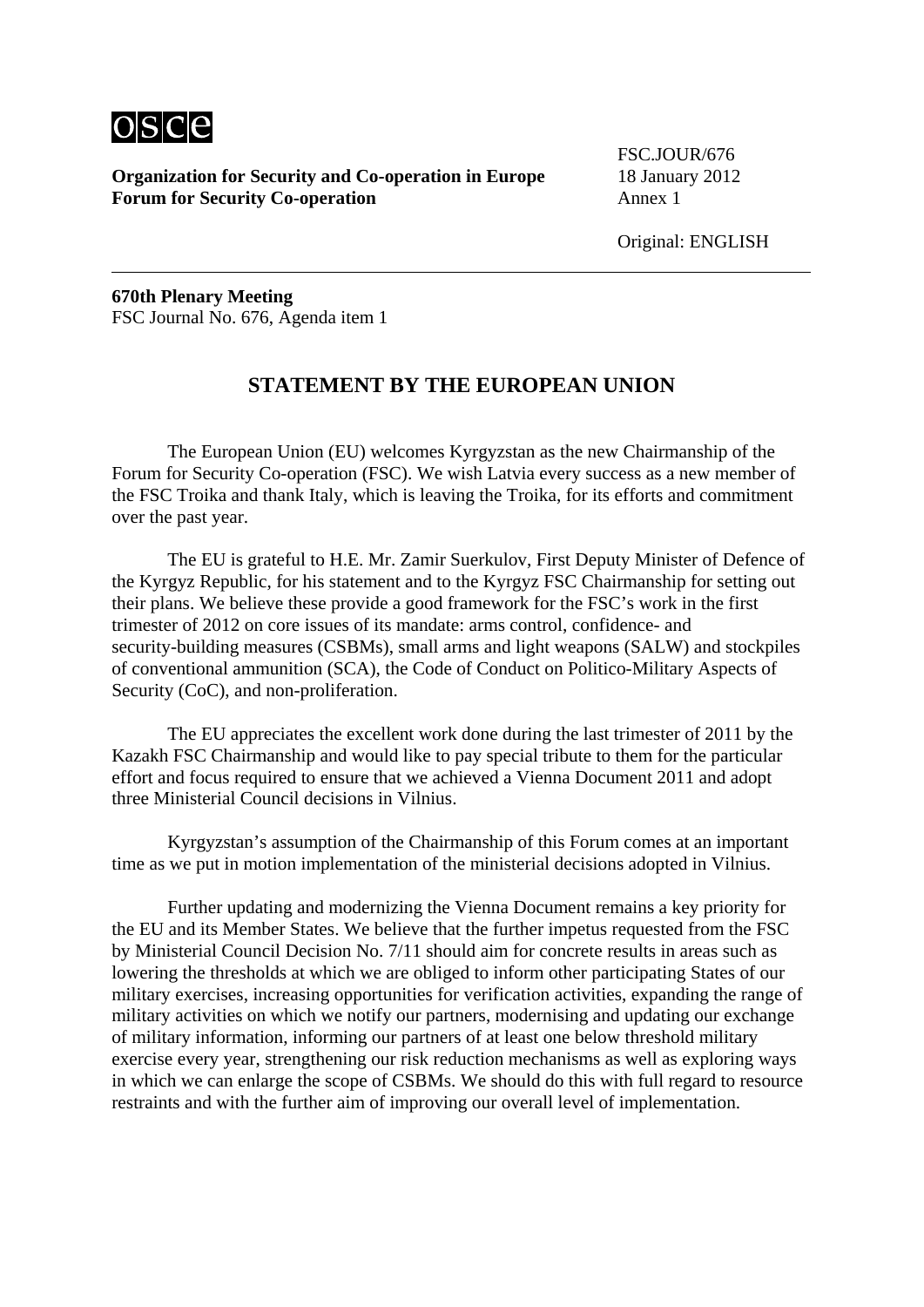Madam Chairperson,

 We hope for a strategic direction and forward-leaning attitude that can lead to successful work on the Vienna Document, to bring it into line with realities of the political and military situation that pertains in Europe and across the OSCE area.

 We are fully committed to the implementation of the OSCE Plan of Action on SALW and attach great importance to its further acceleration, especially in the context of its forthcoming review in 2012 and the tasking provided for by the Ministerial Council Decision No. 6/11 adopted in Vilnius.

 We are convinced that there is compelling need for an enhanced multilateral approach on SALW. In order to develop the synergy between the OSCE and the UN the EU supports an active role of the OSCE in the Review Conference of the UN Programme of Action on SALW. Moreover, the EU and its Member States will continue to contribute actively to the discussions with regard to the negotiations of a global Arms Trade Treaty and their implications for SALW related matters.

 We look forward to the first annual meeting to discuss the implementation of the Code of Conduct on Politico-Military Aspects of Security to be held in 2012. Such an annual review will provide a new focused and regularized opportunity to examine how well the Code is functioning in the current political and security conditions in the OSCE region, as well as to intensify our discussions regarding both the content of the information exchange and the ways for its further enhancement.

We support regional efforts towards the implementation of UNSCR 1540 (2004), including through information sharing, enhanced cooperation with the Security Council Committee established pursuant to UNSCR 1540 (2004) and the United Nations Office for Disarmament Affairs (UNODA), as well as provision of practical assistance to participating States, at their request. The OSCE should aim at further co-operating with other international organizations in this field and at ensuring synergy rather than duplication in their respective activities in support of the full implementation of UNSCR 1540 (2004).

 We look forward to examining, within the FSC, ways of assisting in the implementation of UNSCR 1325 (2000) and related resolutions on gender and security.

 The EU is aware that the workload of the FSC Chairmanships in 2012 is demanding. We look forward to working constructively with the FSC Troika in order to deliver tangible results and benefits.

 The acceding country Croatia, the candidate countries the former Yugoslav Republic of Macedonia, Montenegro<sup>1</sup> and Iceland<sup>2</sup>, the countries of the Stabilisation and Association Process and potential candidates countries Albania, Bosnia and Herzegovina and Serbia, the European Free Trade Association countries Liechtenstein and Norway, members of the

 $\frac{1}{1}$  Croatia, the Former Yugoslav Republic of Macedonia and Montenegro continue to be part of the Stabilisation and Association Process.

<sup>2</sup> Iceland continues to be a member of EFTA and the European Economic Area.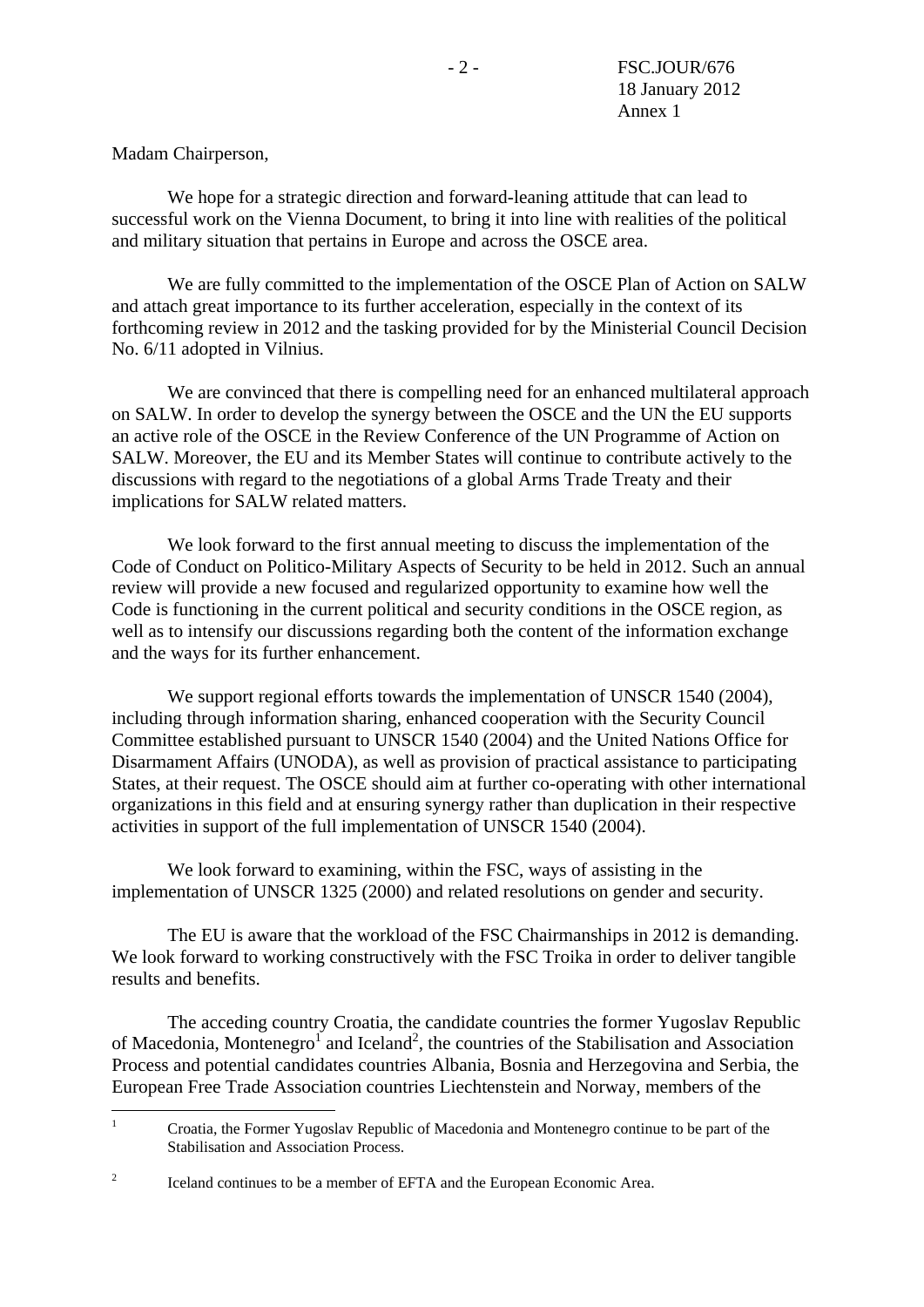European Economic Area, as well as the Republic of Moldova, Andorra and San Marino align themselves with this statement.

Madam Chairperson,

I would like to ask you to attach this statement to the journal of the day.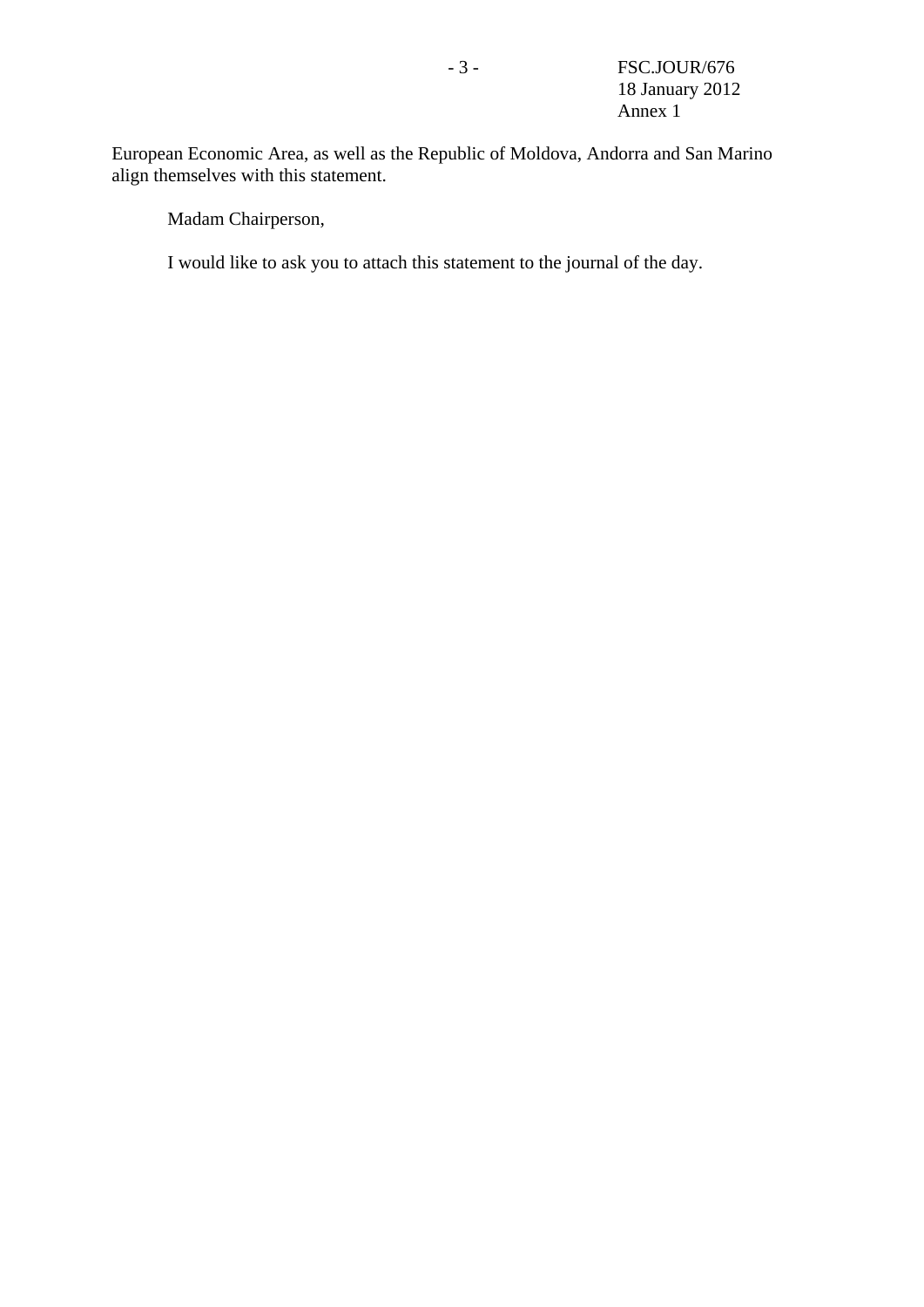

FSC.JOUR/676

Original: ENGLISH

**670th Plenary Meeting**  FSC Journal No. 676, Agenda item 1

### **STATEMENT BY THE DELEGATION OF TURKEY**

Madam Chairperson,

 I would also like to warmly welcome Kyrgyzstan as the new Chairmanship of the Forum for Security Co-operation (FSC). We value our relations with Kyrgyzstan both at bilateral and multilateral levels and attach great importance to the close collaboration with Kyrgyzstan in all areas. We are pleased to see that Kyrgyzstan also considers these relations to be of strategic nature, as has been demonstrated by the State visit of President Atambayev to Turkey last week, after assumption of his high office. We believe that this is a clear indication of the high level mutual political will to strengthen our co-operation based on strong bonds of kinship and friendship.

 I also extend our welcome to Latvia as a new member of the FSC Troika as well as to Macedonia, who will assume the Chairmanship on the last quarter of 2012 and wish them every success in the upcoming demanding work of the FSC.

 We are grateful for the presence among us today of H.E. Mr. Zamir Suerkulov, First Deputy Minister of Defence of the Kyrgyz Republic and thank him for his comprehensive opening statement. We support the work programme set out by the Kyrgyz FSC Chairmanship, which provide an excellent framework for working towards our common goals in the fields of arms control, non-proliferation, confidence- and security-building measures, small arms and light weapons as well as the Code of Conduct on Politico-Military Aspects of Security. We also value the Security Dialogue, which remains a valuable forum for addressing and exchanging views on current security issues.

 On this occasion, I would like to express our appreciation for the work done last year by the Chairmanship of Kazakhstan. Three decisions put forward by the Chairmanship were adopted by our ministers in Vilnius that identify the priorities of our future work and set forth clear tasks for the Forum to fulfil in 2012. We agree that further updating and modernizing of the Vienna Document is necessary. The adoption of the VD 2011 has great political significance that we should build our future work on and implement fully what we have so far achieved.

 That being said, we still have a lot to accomplish in accordance with the tasks given to us by our ministers in Vilnius. We have no doubt that the Kyrgyz Chairmanship will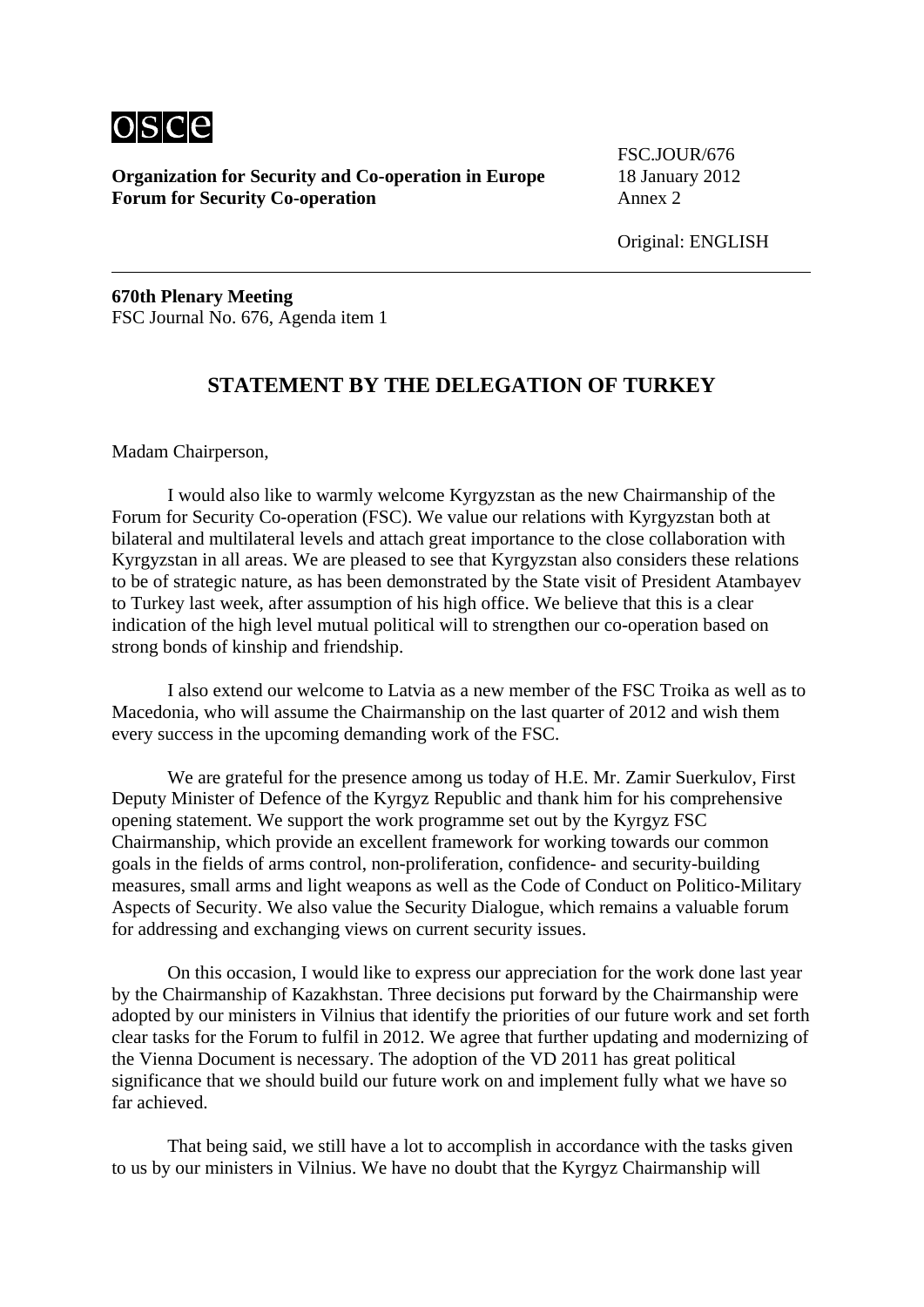deploy every effort to take FSC work further. In this vein, I would like to express my country's readiness to contribute to those efforts in a co-operative and constructive spirit.

 Madam Chairperson, I kindly ask you to append this statement to the journal of the day.

Thank you.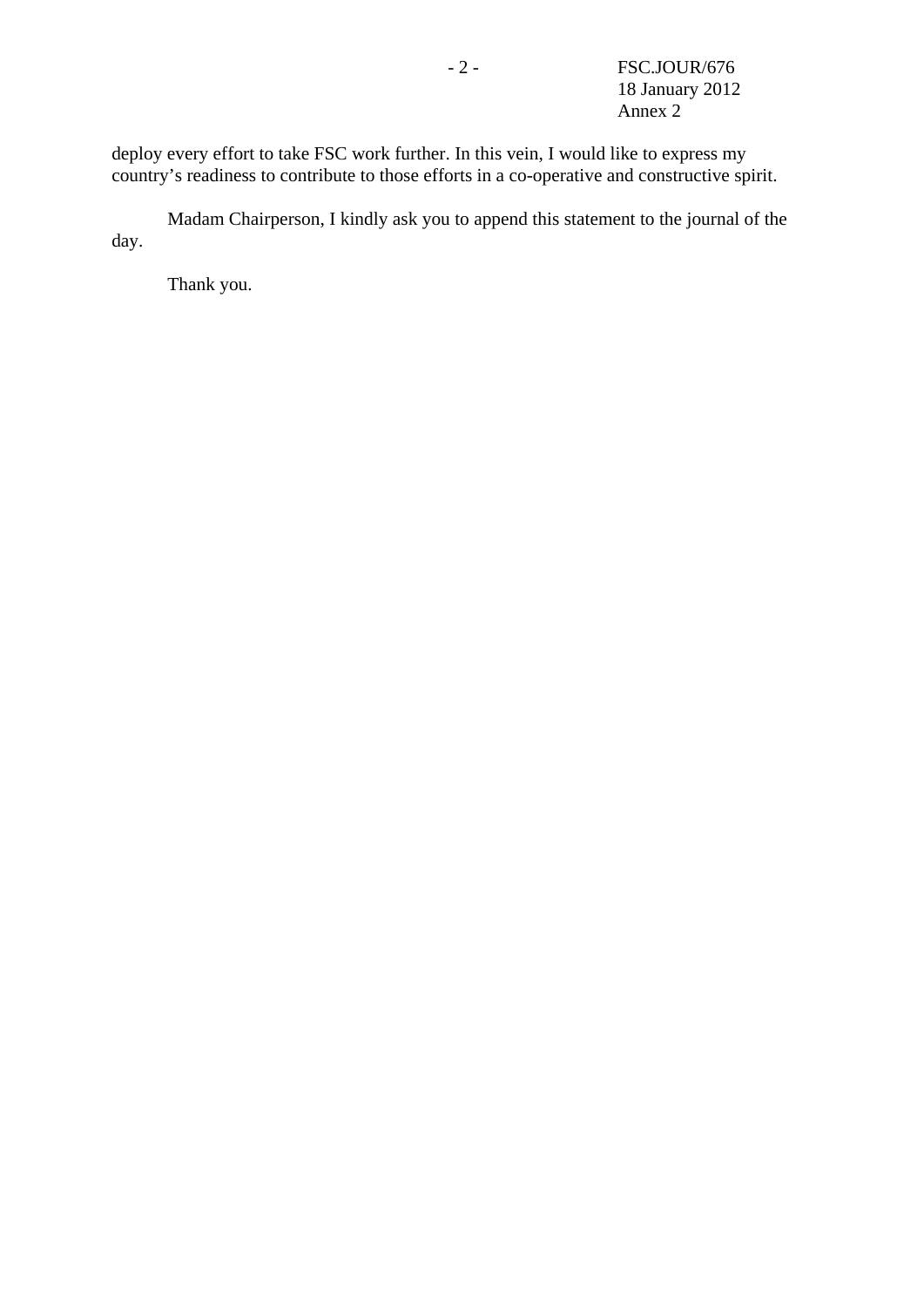

FSC.JOUR/676

Original: ENGLISH

**670th Plenary Meeting**  FSC Journal No. 676, Agenda item 1

### **STATEMENT BY THE DELEGATION OF CANADA**

Madam Chairperson,

 Canada joins others in warmly welcoming Kyrgyzstan as the new Chairmanship of the Forum for Security Co-operation (FSC). Canada also welcomes Latvia as new member of the FSC Troika and thanks Kazakhstan for its excellent work last fall and culminating in the Vilnius Ministerial.

 Canada wishes to thank Ambassador Lidia Imanalieva for her comprehensive opening statement, as well as His Excellency, First Deputy Minister Suerkulov for sharing his vision of the way ahead for the FSC's work. My delegation lends its support to the Chairmanship's proposed work plan for the first trimester of this year, and notes that we share many common priorities for the OSCE's future work.

 In particular, Canada firmly supports the Chairmanship's commitment to follow-up on the implementation of the Vilnius Ministerial results on: "Issues relevant to the FSC"; "Small arms and light weapons and stockpiles of conventional ammunition"; and on the "Proper role of the OSCE in facilitation of UNSCR 1540". We also support the Chairmanship's commitment to further our Security Dialogue to address current and evolving security issues.

 Like others, we would have hoped for more substantial and ambitious decisions and work in updating the Vienna Document 2011, which was a good start but far from sufficient in our efforts to modernize our regional regimes and CSBMs for conventional arms control. We are both surprised and disappointed that one participating State has recently refused a VD 2011 inspection mission and hope that this matter can be resolved, and not repeated. Canada, therefore, will continue to give priority to full implementation of VD 2011 and to further work on its modernization 2012 and beyond, with the aim of increasing military stability, transparency and predictability for all OSCE participating States.

 Canada stands ready to continue discussion on the annual information exchange on the Code of Conduct on Politico-Military Aspects of Security and would encourage more concrete involvement of the OSCE in assisting in the implementation of United Nations Security Council resolution 1325 and related resolutions on the issue of gender and security. In this regard, Canada welcomes the fact that the Ministerial Council decision on the conflict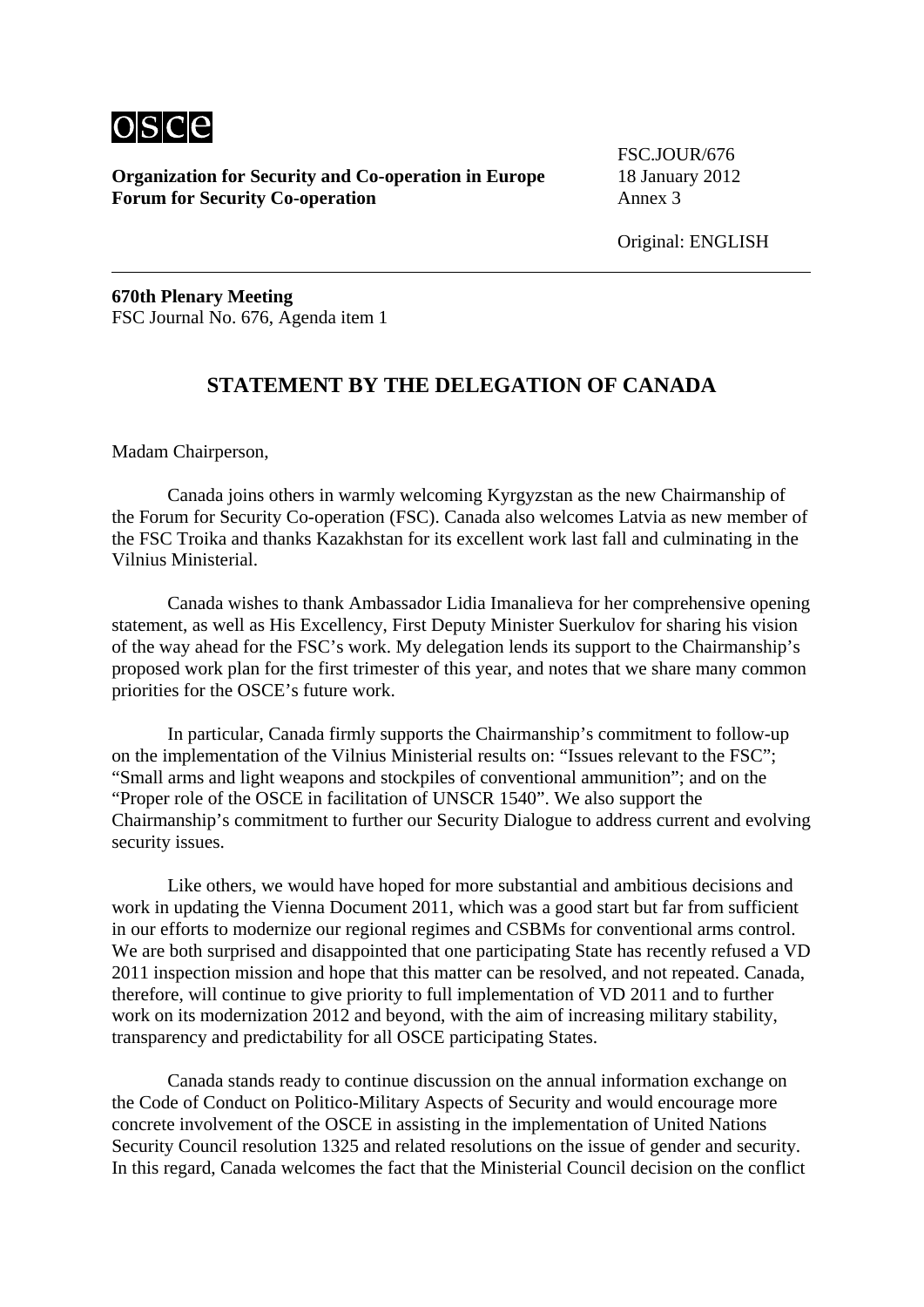cycle, adopted in Vilnius, recognized the significant role of women in the prevention and resolution of conflicts and in peace-building, and recalled UN Security Council resolution 1325. This is a step forward for strengthening our Organization's toolkit, and we need to build on this.

### Madam Chairperson,

 Canada continues to view the Forum for Security Co-operation as a central forum for advancing the politico-military dimension of European security and you can count on our delegation's support and active co-operation in delivering the Chairmanships proposed game plan for the coming year. We look forward to adopting a substantive agenda for the 2012 Annual Security Review Conference, and trust that we soon can reach agreement on the main themes and agenda.

 Canada wishes to underscore that it values and embraces the OSCE's unique comprehensive approach to security for our vast Euro-Atlantic and Eurasian community; in fact, this comprehensive security approach remains ever more relevant today as the developments in our "Arab Awakening" Partners of North Africa and the Middle East have reminded us. And, our OSCE's comprehensive security work – that encompasses the politico-military but also the economic and environmental, and human dimensions – must be reinforced, not weakened, and this holds especially true for the clear link between human rights and security. The lack of any outcome at the Vilnius Ministerial on the human dimension was unfortunate and a disappointment that must not be repeated.

 For these reasons, we welcome the Irish OSCE Chairmanship's firm commitment to having a balanced package of decisions and deliverables for the Dublin Ministerial in December.

 Madam Chairperson, I kindly request that this statement be attached to the journal of the day.

Thank you.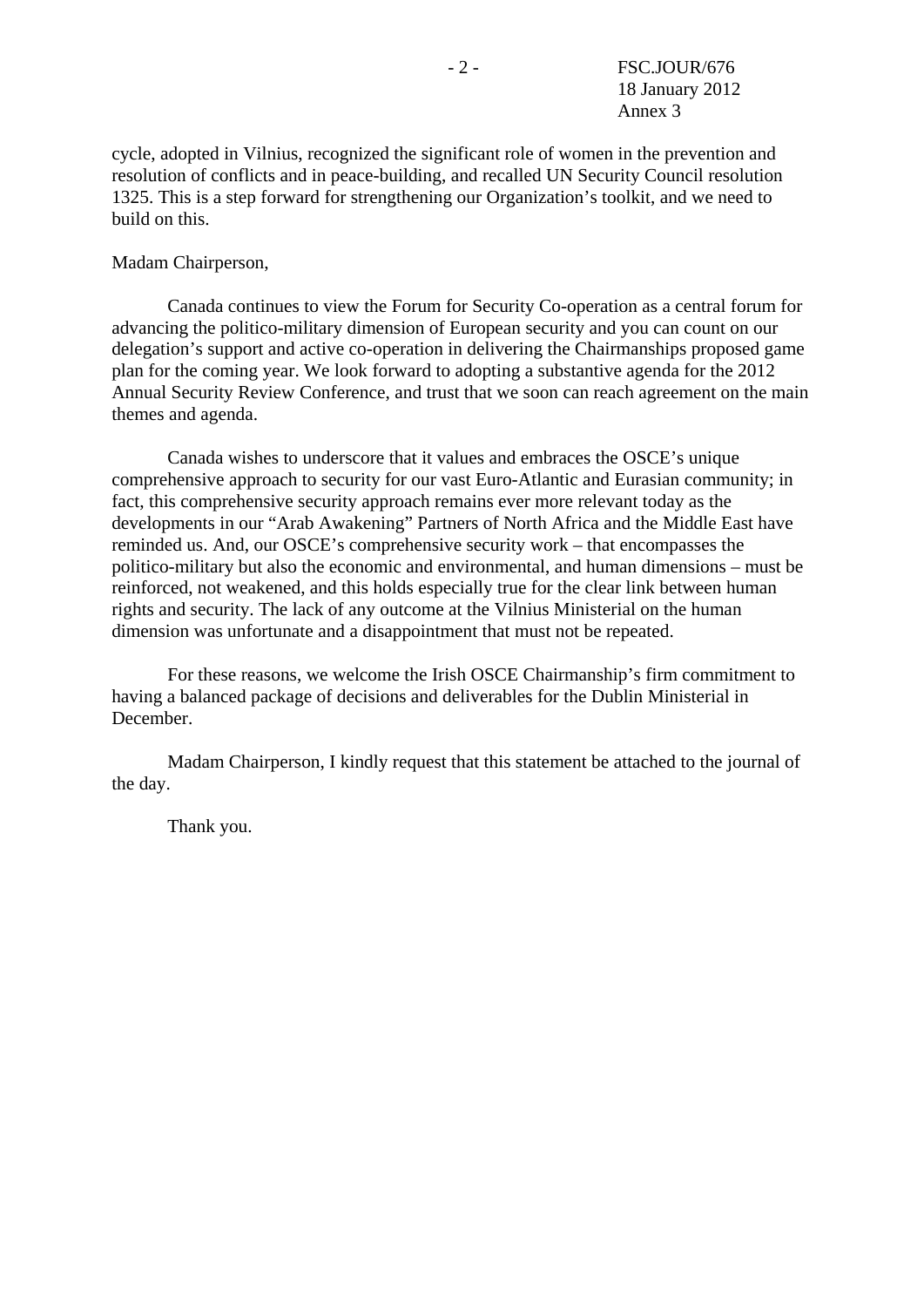

FSC.JOUR/676

Original: ENGLISH

**670th Plenary Meeting**  FSC Journal No. 676, Agenda item 1

# **STATEMENT BY THE DELEGATION OF THE UNITED STATES OF AMERICA**

Madam Chairperson, Ambassador Imanalieva, His Excellency, First Deputy Minister of Defence Suerkulov, Ladies and gentlemen, Colleagues,

 The United States welcomes Kyrgyzstan's Chairmanship of the Forum for Security Co-operation this winter session. We look forward to full, open and productive discussions on how we can best continue to modernize the OSCE's arms control and CSBM mechanisms and address the issues that continue to undermine security in the OSCE area of application.

 2012 will be a year of transitions. For the United States, we will continue to explore and consult with our partners on how we can give real impetus to the modernization of the Vienna Document so that it remains a vital contribution to building confidence and security in Europe. While we warmly welcome the accomplishments achieved in 2011 under the consecutive Chairmanships of Iceland, Italy and Kazakhstan, including the issuance of the first update to the Vienna Document in 12 years, there is much more significant and substantial work that we want to achieve over the next 11 months. More generally, we would hope that 2012 can be a year when all members of the OSCE work to increase co-operation and military transparency.

 The United States confirms its position, as noted in the 7 December interpretive statement delivered at the Ministerial Council meeting in Vilnius, expressing our concern that "at a time when arms control and CSBMs in Europe are under strain as never before, that we are unable to look up from our national agendas to engage on work that would benefit us all."

#### Madam Chairperson,

 The United States understands the difficulties related to advancing new concepts, ideas and proposals through intra-government bureaucracies. We are sympathetic to the challenges facing our partners that too frequently result in delay or the inability to join consensus. However, after a decade of some rather dramatic changes to the European and global security landscape, it seems we need to change our assumptions about the value of CSBMs and arms control. If we want our European security relationships to remain relevant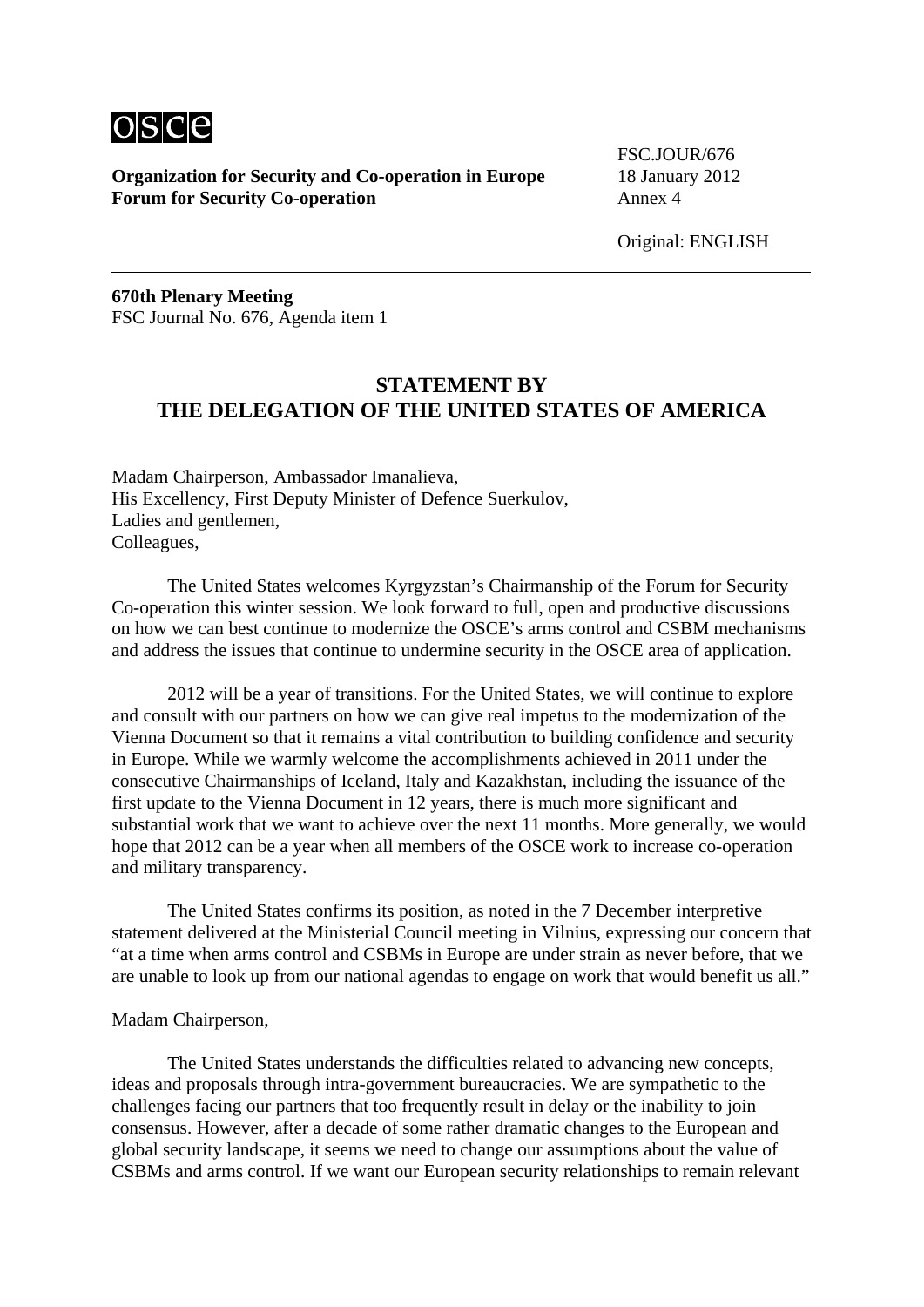and not deteriorate into mutual suspicion, we must stop looking at security as what we could possibly lose, but rather start looking at what we will gain by adapting ourselves and our instruments to the modern world.

 The U.S. will continue to press for a lowering of thresholds for notification of military activities. We are pleased to be a co-sponsor of a meaningful proposal on lowering notification thresholds that is supported by a majority of OSCE states. We will support efforts to enhance and rationalize information exchanges, inspections, evaluations, and observations to improve both resource efficiencies and military transparency, and enhance our risk reduction mechanisms, including those in support of Ministerial Council Decision No. 3/11 on the conflict cycle. Consistent with these priorities, we want to ensure that the Annual Implementation Assessment Meeting accurately reviews the implementation of all Vienna Document measures that were in effect throughout 2011. Furthermore, we want to review the practicalities related to hosting the Heads of Verification Centres meeting during the December information exchange, and reconsider the nature and timing of these meetings. Perhaps they would be more useful taking place on the margins of the AIAM.

 We also look forward to contributing to the first annual discussion on the implementation of the Code of Conduct on Politico-Military Aspect of Security. We look forward to more in-depth elaboration of the OSCE Plan of Action on Small Arms and Light Weapons, including the experts' session. And we look forward to a robust and constructive discussion on strengthening the OSCE's non-proliferation agenda, especially regarding UNSCR 1540 and the Principles Governing Non-Proliferation.

 Last, but in no way least, we look forward to engaging participating States on a thorough examination of the implementation of UNSCR 1325 and related resolutions on the issue of women, peace, and security in the politico-military dimension.

#### Madam Chairperson,

 Thank you again for Kyrgyzstan's vision for this winter session of the FSC. We again want to thank your predecessors from 2011, for their efforts shepherding us to make 2012 a memorable year for the FSC. We have done great work, but the more difficult challenges are still before us. Let us tackle these challenges together with a positive and constructive spirit that will improve European security for all of us. We wish Kyrgyzstan every success for its Chairmanship.

I ask that these remarks be attached to the journal of the day.

Thank you, Madam Chairperson.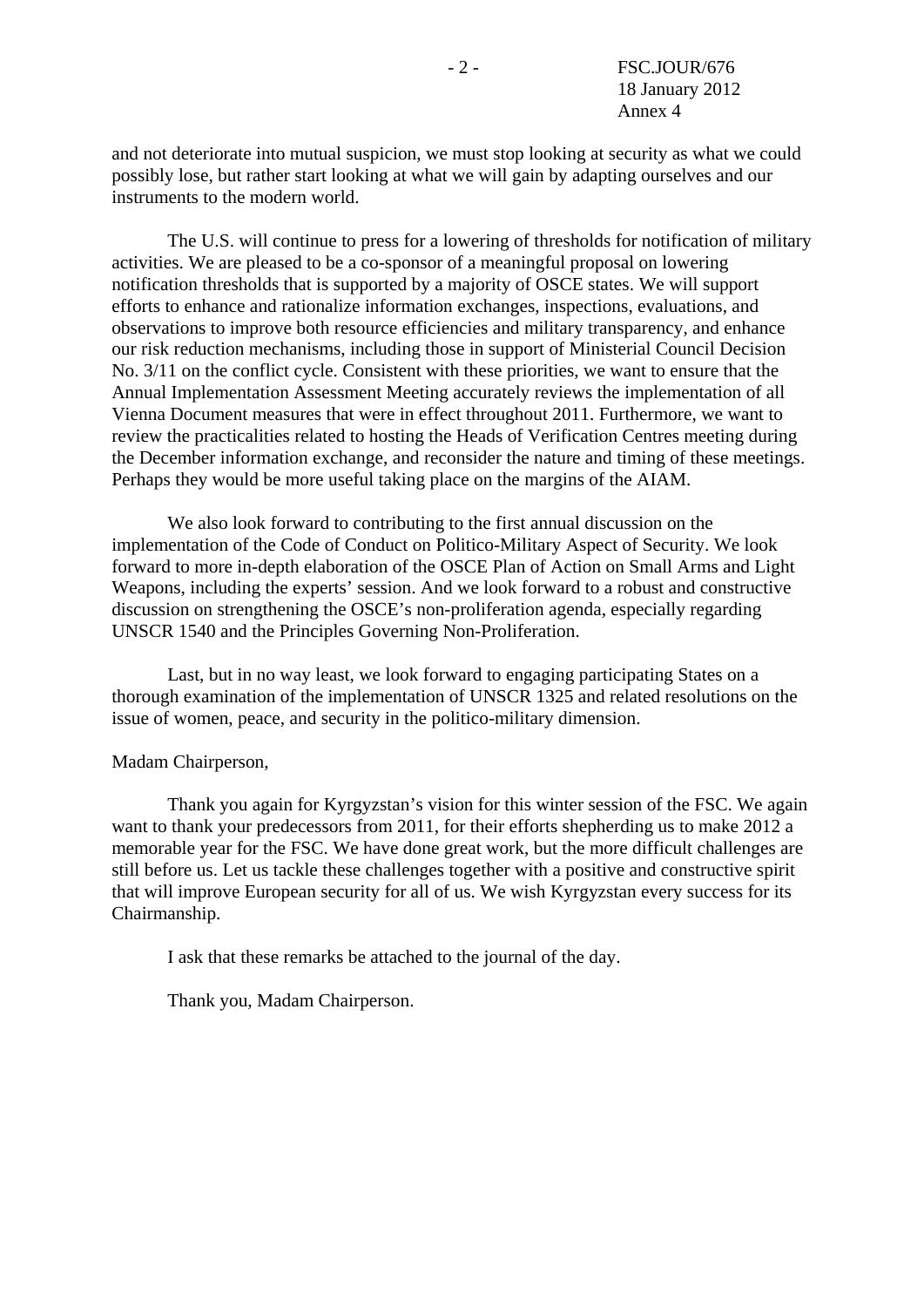

FSC.JOUR/676

Original: ENGLISH

**670th Plenary Meeting**  FSC Journal No. 676, Agenda item 1

### **STATEMENT BY THE DELEGATION OF IRELAND**

Madam Chairperson, thank you for giving me the floor.

 I fully support the comments made by the delegation of Denmark on behalf of the European Union. I would like to add some remarks in my capacity as Chairperson of the Permanent Council and in my national capacity. I would also like to take this opportunity to congratulate you and your delegation on assuming the Chairmanship of the FSC and to wish you well in your endeavours over the next four months. My delegation looks forward to working closely with you and your successors in 2012, Latvia and the former Yugoslav Republic of Macedonia. I would also like to avail of this opportunity to once again thank the chairmanships of 2011 – Kazakhstan, Italy and Iceland, and congratulate them on what was a very productive year for the FSC.

 I particularly welcome the opening statement by First Deputy Minister Suerkulov. The year 2012 brings new challenges and the work programme that you have prepared is a reflection of this. The adoption of the Vienna Document 2011 was an important milestone for the Organization but as we all know, much work remains to be done. The Irish Chairmanship-in-Office fully supports efforts to make progress on updating and modernizing the Vienna Document as an instrument for ensuring military stability, predictability and transparency across the OSCE area.

 The FSC Chairmanship's work programme also includes important plans in the areas of small arms and light weapons, stockpiles of conventional ammunition, the Code of Conduct on Politico-Military Aspects of Security, non-proliferation, and gender and security. All of these priorities are shared by the OSCE Chairmanship and I encourage delegations to continue to build on the progress that has been made in the past.

 Security Dialogues continue to be an important catalyst in generating debate, developing ideas and assessing programmes within the realm of the FSC. I look forward to an interesting programme of dialogues during 2012.

 Madam Chairperson, I would like to draw the attention of the FSC to a document issued by the Chairmanship-in-Office last week entitled "From Astana to Dublin: Towards a Security Community – Building Blocks for 2012" (CIO.GAL/3/12). As set out in that document, our intention is that participating States take stock of where the Organization is in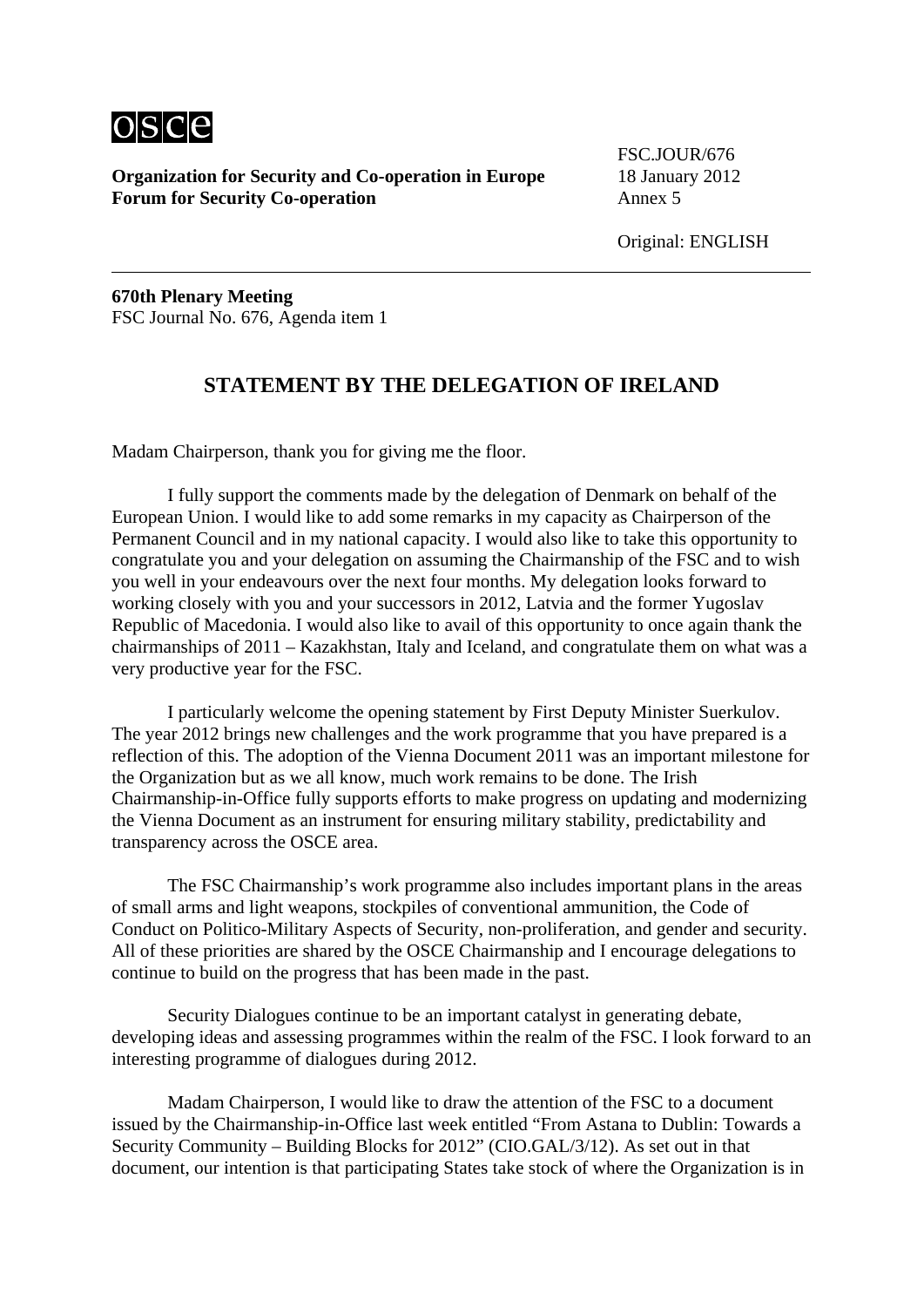the process of building a security community, as mandated in Astana. We intend to use the Annual Security Review Conference as an opportunity to invite participating States to reflect on where we stand on arms control and confidence- and security-building measures and we would encourage delegations to use this opportunity to refocus on the role of the FSC in the security community.

 Madam Chairperson, I would like to take this opportunity to inform the Forum for Security Co-operation of the launch, on 25 November last, of Ireland's National Action Plan on United Nations Security Council Resolution 1325 relating to women, peace and security.

 The Plan sets out how Ireland will promote the objectives of resolution 1325, which calls for an increase in the participation of women in peace processes, the protection of women and girls in armed conflict, and recognition of the link between conflict and gender-based violence. The Plan was drawn up following extensive consultations with women's groups, government departments and academia.

 Amongst other things, the National Action Plan commits Ireland to use our position as Chairmanship-in-Office of the OSCE in 2012 to promote implementation of UNSCR 1325, including advocating for participating States to develop their own UNSCR 1325 national action plans. This we believe complements the important Ministerial Council Decision No. 7/11 of 2011 concerning issues relevant to the FSC, in which our ministers tasked the FSC to:

"Examine ways that it can assist in the implementation in the OSCE region of United Nations Security Council resolution 1325 (2000) and related resolutions on the issue of gender and security;"

 In this vein, the Irish delegation was delighted to be able to respond positively to your request, Madam Chairperson, that Lt. Colonel Martin McInerney serve as the Chair's Co-ordinator on 1325. The appointment was of course announced by you, Minister.

 Copies of the National Action Plan are available on request from my delegation and from the website of the Department of Foreign Affairs and Trade – www.dfat.ie.

 In a national capacity, Madam Chairperson, I would like to again congratulate you on taking over the chair of the FSC and assure you of my and my delegation's fullest support in the coming trimester.

I would ask that this statement be attached to the journal of the day.

Thank you, Madam Chairperson.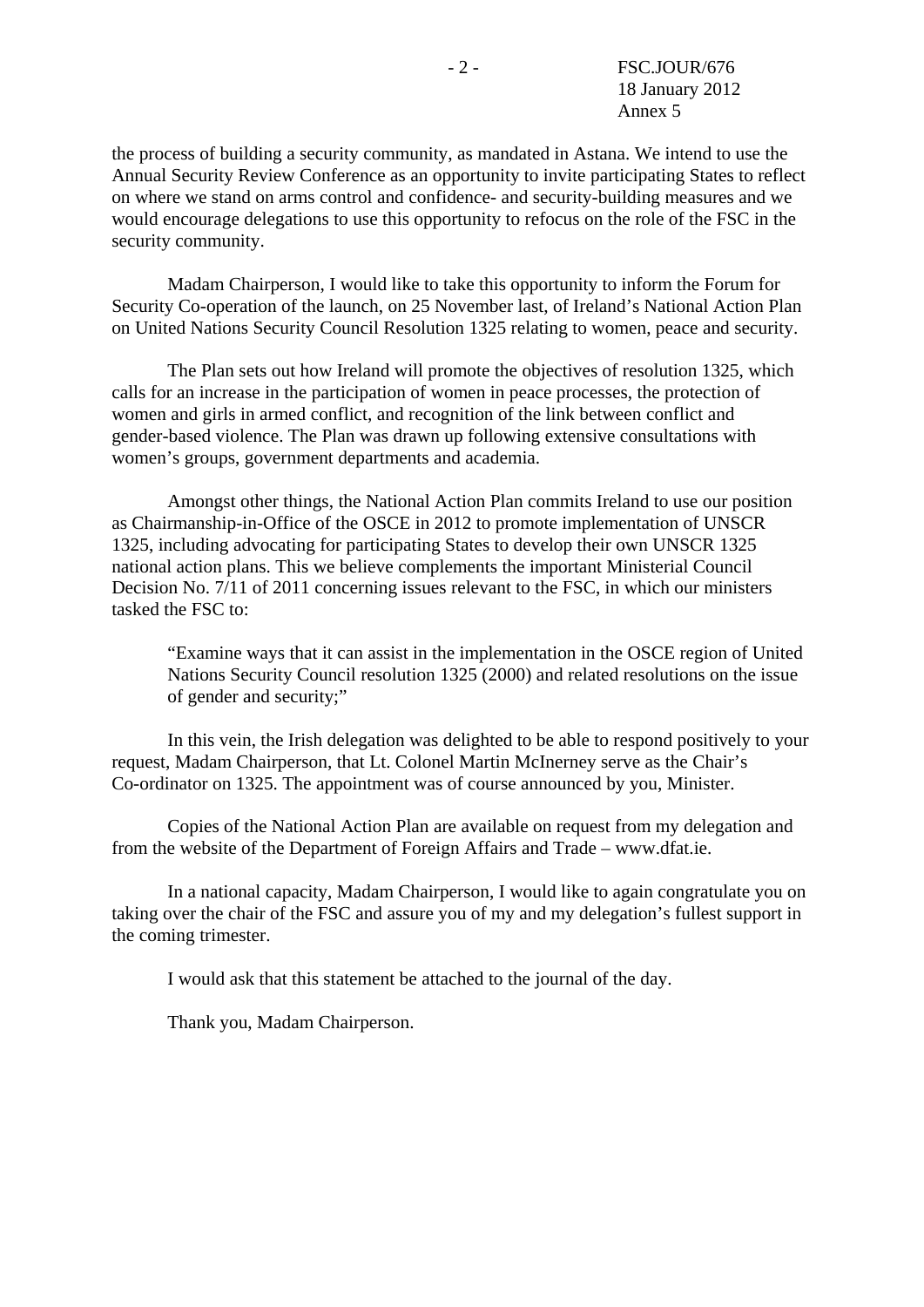

FSC.JOUR/676

 ENGLISH Original: SPANISH

**670th Plenary Meeting**  FSC Journal No. 676, Agenda item 2

## **STATEMENT BY THE DELEGATION OF SPAIN**

Madam Chairperson,

 Within the framework of the confidence-and security-building measures provided for under the Vienna Document 2011, Spain, on behalf of the Spanish Verification Unit of the Ministry of Defence, requested the Russian Federation to permit an evaluation visit to the army air base at Budennovsk, located on the territory of the Russian Federation (CBM/ES/12/0002/F36/O). The request was sent on 4 January and the visit was to have taken place on 11 January.

 On 6 January, the Russian Federation responded by refusing this request on the basis of paragraph 118 of the Vienna Document, which provides that every participating State has the right "not to accept a visit", on the grounds of "*force majeure*", the reason being that the legal procedures designed to guarantee the application of the Vienna Document 2011 were in progress.

 Subsequently, Spain exercised its right to clarification by requesting the Russian Federation to comment on the following points (CBM/ES/12/0003/F41/O):

- Whether the *force majeure* situation affected all the formations and units, or only the one to which an evaluation visit had been requested;
- The number of days during which the unit in question could not be evaluated.

 Similarly, the Russian Federation was reminded that the Vienna Document 2011 had entered into force on 1 December of last year, with no provision for any period of transition for its implementation.

 We are grateful to the Russian delegation for the information that it yesterday provided informally to this delegation regarding this matter. Nevertheless, in conformity with the provisions of paragraph 118 of the Vienna Document, we continue to look forward to a response to the notification regarding the aforementioned request for clarification.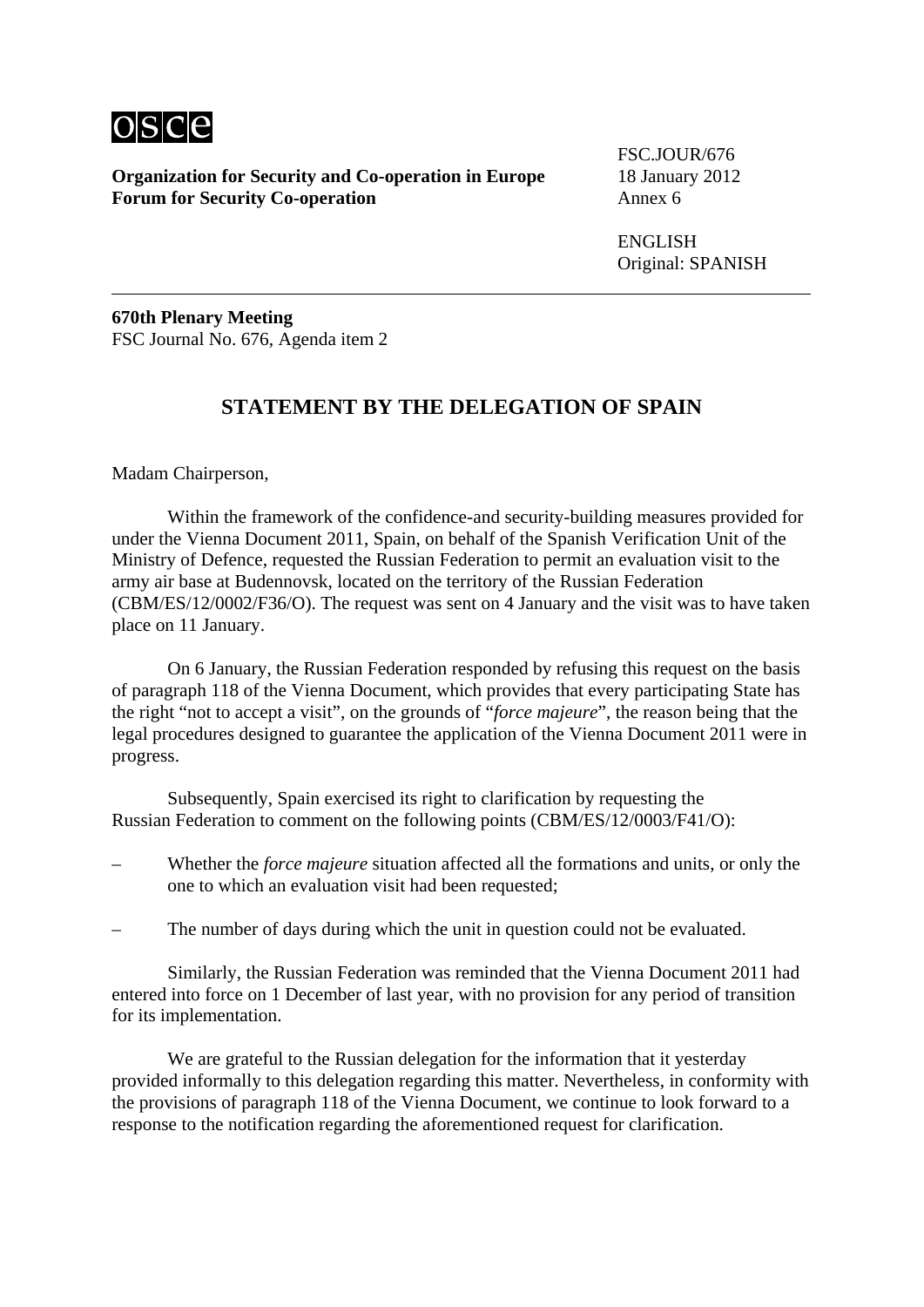Madam Chairperson,

 As we all know, the entry into force of the Vienna Document 2011 on 1 December of last year made it possible for the first important steps to be taken towards a strategic updating of the Vienna Document. In this respect, Spain attaches enormous importance to the application of this political instrument within the framework of confidence- and security-building measures in the OSCE area.

 We hope that the situation created by the refusal to accept the evaluation visit will be resolved as quickly as possible with the aim of ensuring the unimpeded application of the Vienna Document 2011.

#### Madam Chairperson,

 We should be most grateful if this statement were to be attached to the journal of this plenary meeting.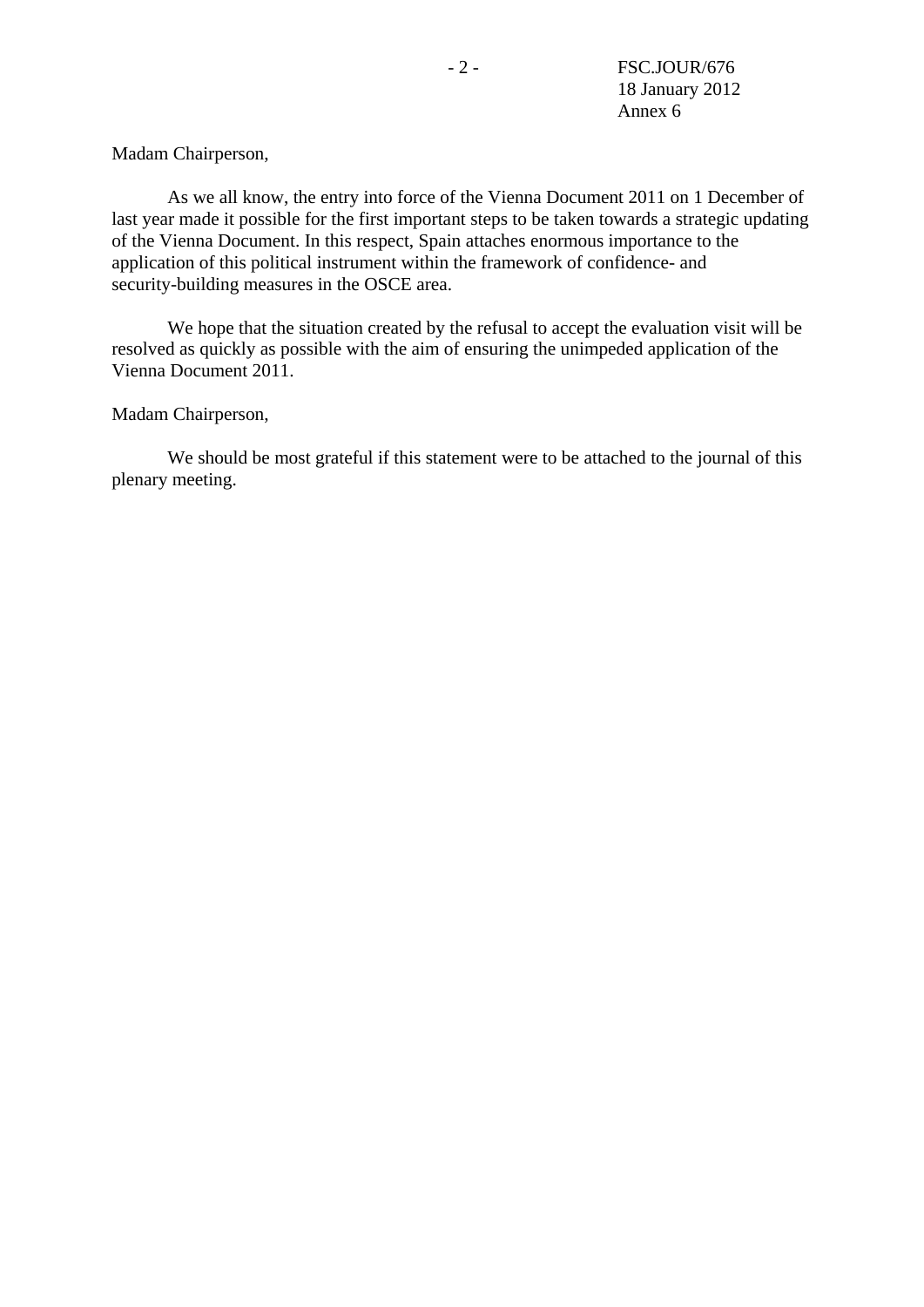

FSC.JOUR/676

Original: ENGLISH

**670th Plenary Meeting**  FSC Journal No. 676, Agenda item 2

## **STATEMENT BY THE DELEGATION OF SWEDEN**

Madam Chairperson,

 I would like to draw your attention to a Swedish evaluation visit request in accordance with the Vienna Document 2011 last week.

 The evaluation visit request with reference number CBM/SE/12/0001/F36/O was submitted through the INA network to the Russian Federation on Monday, 9 January.

 We received an answer from the Russian Federation with reference number CBM/RU/12/0002/F37/O in which our request was declined. The reason given for non-acceptance was "*force majeure*" with reference to uncompleted legal procedures for implementing the VD 2011.

 Sweden regrets that the evaluation visit request in accordance with the VD 2011 was not accepted.

 In this context Sweden would like to request the distinguished delegation of the Russian Federation for a more detailed explanation to the current problem and when you estimate the problems to be resolved.

 The implementation of the VD 2011, one of the key OSCE documents, is important for confidence- and security-building and military transparency in our region. It would therefore be highly unfortunate if the functioning of the Vienna Document is impaired.

Sweden hopes that the current situation will be solved as soon as possible.

Thank you, Madam Chairperson.